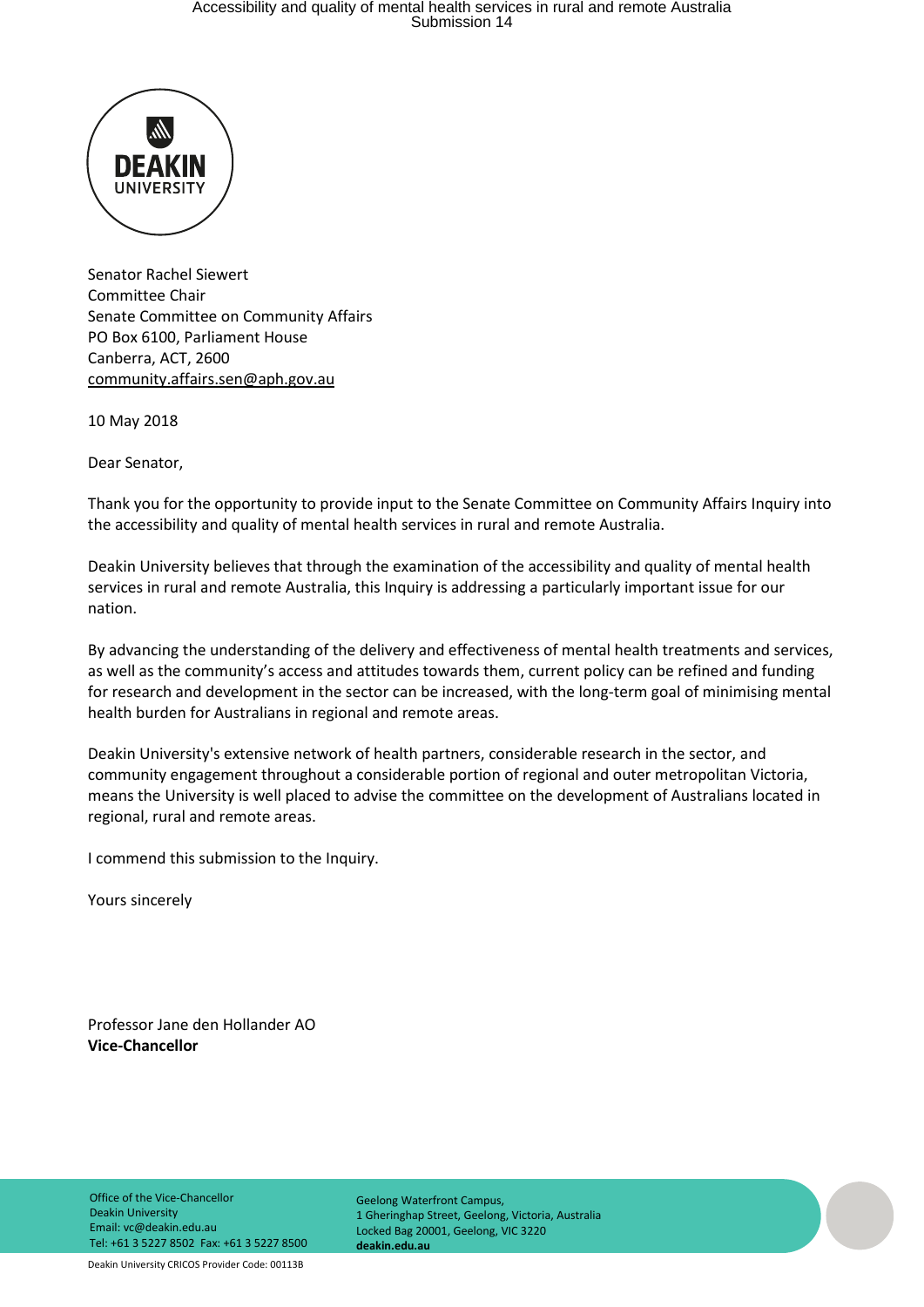

## **Deakin University**

### **Submission**

## **Inquiry into the accessibility and quality of mental health services in rural and remote Australia.**

#### **PREAMBLE**

Deakin University is pleased to contribute to the Standing Senate Committee on Community Affairs Inquiry into the accessibility and quality of mental health services in rural and remote Australia. The University has a vested interest in this subject given its regional location, ongoing research in the sector, affiliated regional and rural health partners, and community engagement throughout regional and outer metropolitan Victoria.

Matters such as the accessibility, delivery and efficacy of mental health treatments and services, and community attitudes towards them, are important factors when considering the needs of Australians in regional, rural and remote areas. Resources and frameworks currently exist to help improve on these matters in this setting; however, there is a need to build capacity.

Capacity building necessitates the employment of an overarching best-practice framework that supports innovation, industry partnerships, treatment discovery, development and translation. Acquiring health partners that occupy regional, rural and remote areas is an essential consideration in helping to solve health needs for Australians located in regional, rural and remote areas. We need regional and rural solutions for regional and rural problems.

Regionally placed teams with strong track records, such as Deakin's Centre for Innovation in Mental and Physical Health and Clinical Treatment (IMPACT) in partnership with Barwon Health, are poised to take advantage of the opportunities, to lead the field in developing and translating new, effective therapeutic interventions and apply novel methods of service delivery. For effective change in these areas, research is essential; and good research requires ample funding support.

Deakin University stresses the importance of appropriate regional, rural and remote partnerships, and increased funding support for research and innovation in treating mental health issues, to ensure the greatest return on the wellbeing of Australians located in rural and remote areas.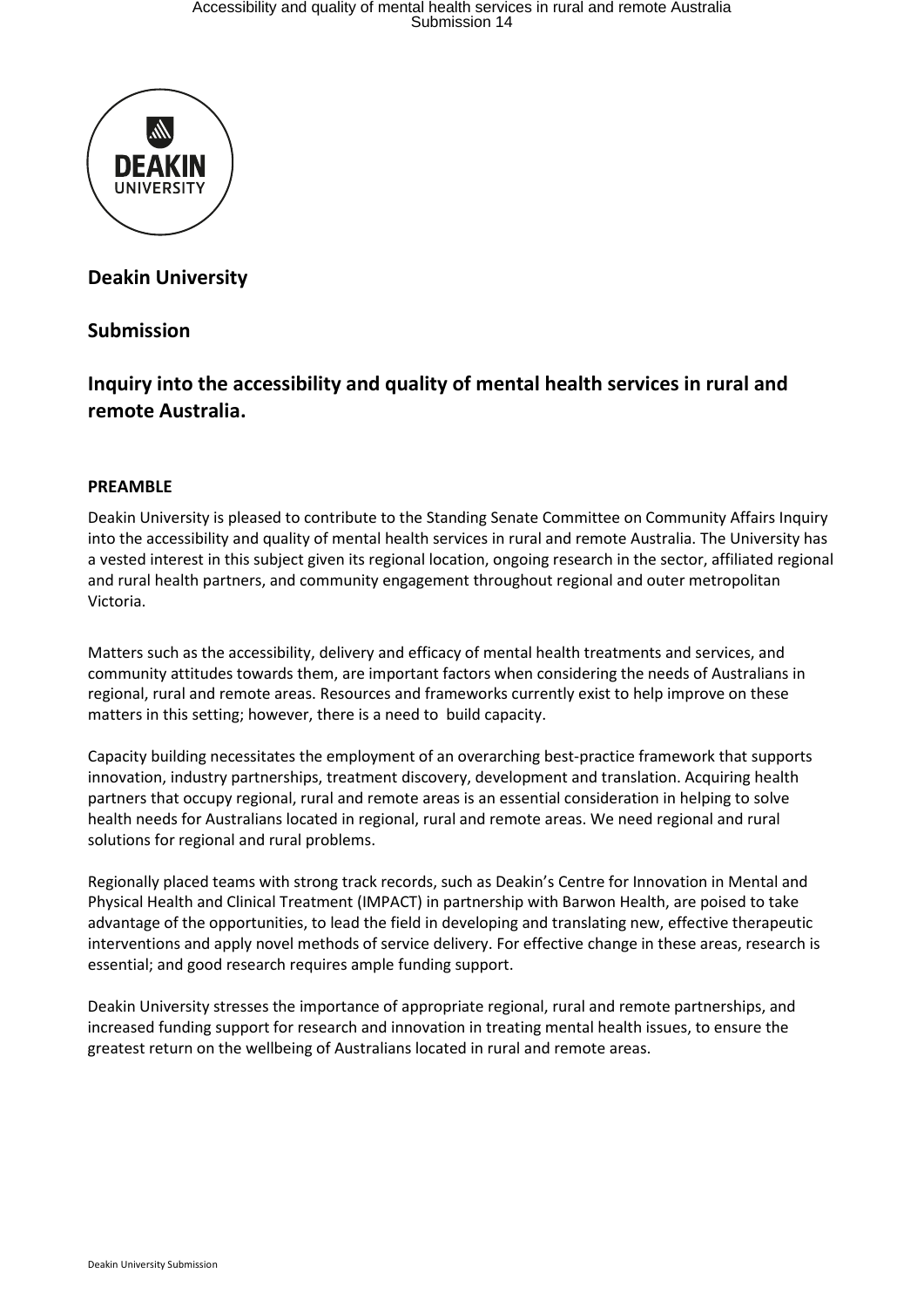#### **DEAKIN UNIVERSITY'S RESPONSES TO THE TERMS OF REFERENCE**

#### **the nature and underlying causes of rural and remote Australians accessing mental health services at a much lower rate**

Over a quarter of Australians live in areas classified as regional or remote. Although risk factors for mental health concerns for regional and remote Australians are similar to the rest of the nation, rates of access to mental health related services for this group are substantially lower. According to data from the Australian Institute for Health and Welfare on the mental health workforce, less than 12 per cent of psychiatrists, 18 per cent of psychologists and 24 per cent of mental health nurses are employed outside major cities. While additional research will improve our understanding of this problem, it seems that this issue is, at least in part, systemic in nature. A universal strategy that focuses on capacity building, service reach and accessibility, and the delivery of more effective treatments must be adopted to help remedy this.

#### **the higher rate of suicide in rural and remote Australia**

According to past reports from the Australian Institute of Family Studies, suicide rates of regional and remote Australians are, on average, double that of their metropolitan counterparts. While outreach programs play an important role in suicide prevention, to curb rates of suicide in rural and remote Australia long-term we must develop and deliver more effective treatments and interventions, psychological and pharmacological, for the severe mental health conditions commonly associated with suicide. Investment in treatment development and deployment in combination with service provision reform will potentially have the greatest impact on rates of suicide nationwide in the long-term. Accessibility of treatment remains a principal element of suicide risk reduction.

#### **the nature of the mental health workforce**

The current problem with the mental health workforce is largely systemic in nature. Historically patchwork allocation of mental health funding linked to inadequate funding support for research and development has slowed treatment innovation and program development. This affects the delivery of mental health services in the long-term. In the research domain, low job security and short-term contracts of employment compromise the sector.

#### **the challenges of delivering mental health services in the regions**

The challenges associated with access to and delivery of mental health services to people in regional and remote Australia are an important line of inquiry. These services must be tailored to the needs of this group, to ensure they are beneficial and that communities they target are receptive of them. A greater focus on developing regional and remote partnerships to foster delivery is needed.

#### **attitudes towards mental health services**

Ongoing initiatives such as Mental Health Week, World Bipolar Day and R U Ok Day are helping to combat the stigma associated with mental health issues, as well as raise awareness of currently available services. However, the collective perception of mental health services with respect to accessibility seems to be negative. Mental health services are perceived as unaffordable and difficult to access. A reputation shift will come via the delivery of effective and affordable services and treatments. Securing health partners that occupy regional, rural and remote areas and the development of representative community advisory groups will be crucial in facilitating the improvements highlighted by this inquiry. Additional funding is required to support design, delivery and staffing these services.

#### **opportunities that technology presents for improved service delivery**

Innovative approaches are needed to improve delivery of mental health services in regional and remote areas. Telehealth, telemedicine, internet applications and similar approaches can help to fill some of these gaps in the absence of face-to-face options for those with access to internet/phone services.